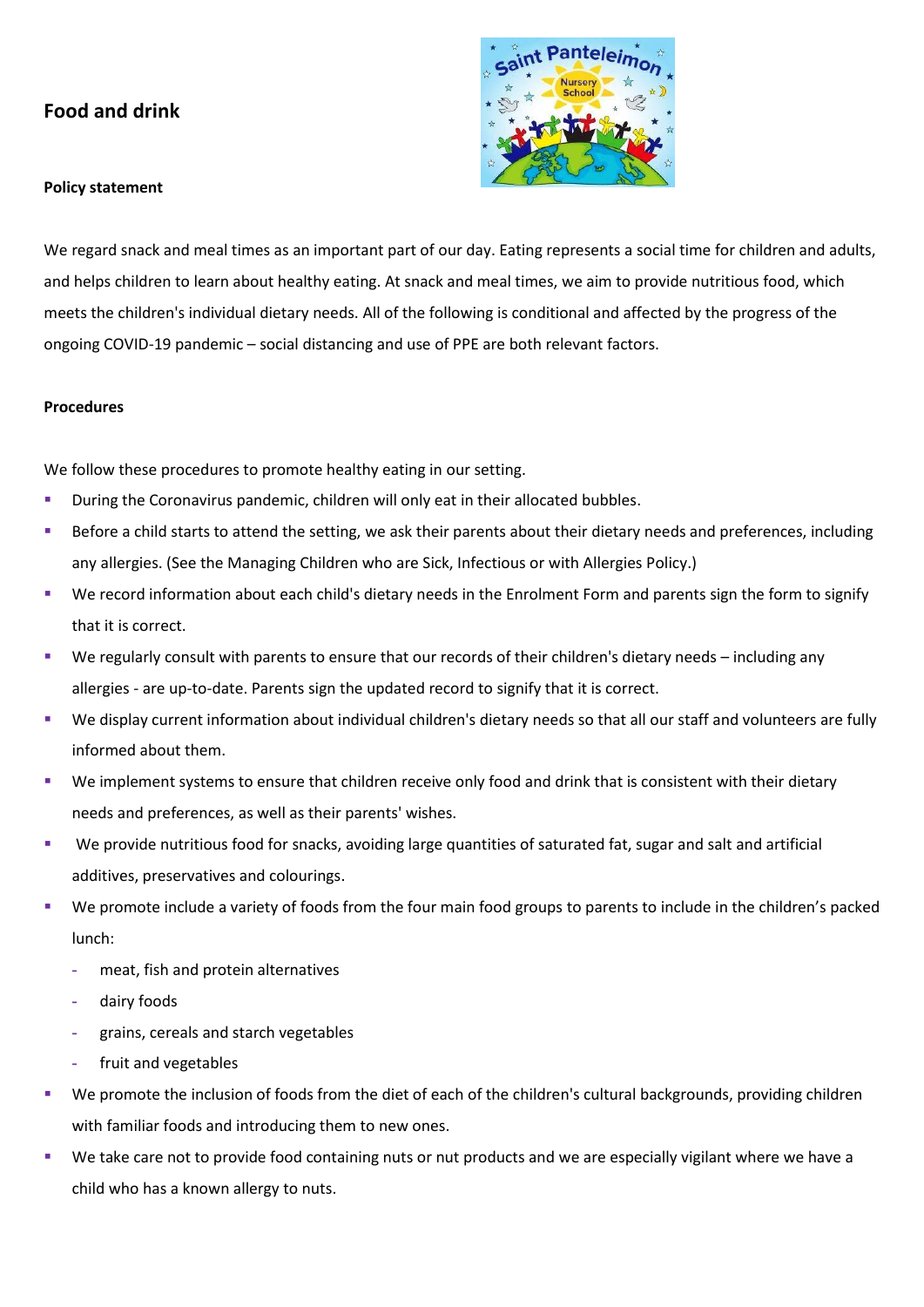- Through discussion with parents and research reading, we obtain information about the dietary rules of the religious groups to which children and their parents belong, and of vegetarians and vegans, as well as about food allergies. We take account of this information in the provision of food and drinks.
- We show sensitivity in providing for children's diets and allergies. We do not use a child's diet or allergy as a label for the child, or make a child feel singled out because of her/his diet or allergy.
- We organise meal and snack times so that they are social occasions in which children and adults participate.
- We use meal and snack times to help children to develop independence through making choices, serving food and drink and feeding themselves.
- We provide children with utensils that are appropriate for their ages and stages of development and that take account of the eating practices in their cultures.
- We have fresh drinking water constantly available for the children. [We/I] inform the children about how to obtain the water and that they can ask for water at any time during the day.
- **■** In accordance with parents' wishes, we offer children arriving early in the morning, and/or staying late, an appropriate meal or snack.
- In order to protect children with food allergies, we discourage children from sharing and swapping their food with one another.
- For young children who drink milk, we provide whole pasteurised milk. Although we slowly introduce semi-skimmed milk from the age of two years; firstly into meals and dishes, such as on cereal or in white sauces, before offering it as a drink, so that the transition is gradual.

## *Packed lunches*

As we do not provide cooked meals and children are required to bring packed lunches, we:

- ensure perishable contents of packed lunches are refrigerated or contain an ice pack to keep food cool;
- **·** inform parents of our policy on healthy eating;
- **·** inform parents of whether we have facilities to microwave cooked food brought from home;
- encourage parents to provide sandwiches with a healthy filling, fruit, and milk based deserts, such as yoghurt or crème fraîche, where we can only provide cold food from home. We discourage sweet drinks and can provide children with water;
- discourage packed lunch contents that consist largely of crisps, processed foods, sweet drinks and sweet products such as cakes or biscuits. We reserve the right to return this food to the parent as a last resort;
- provide children bringing packed lunches with plates, cups and cutlery; and
- ensure that adults sit with children to eat their lunch so that the mealtime is a social occasion.

### **Legal framework**

Regulation (EC) 852/2004 of the European Parliament and of the Council on the Hygiene of Foodstuffs.

### **Further guidance**